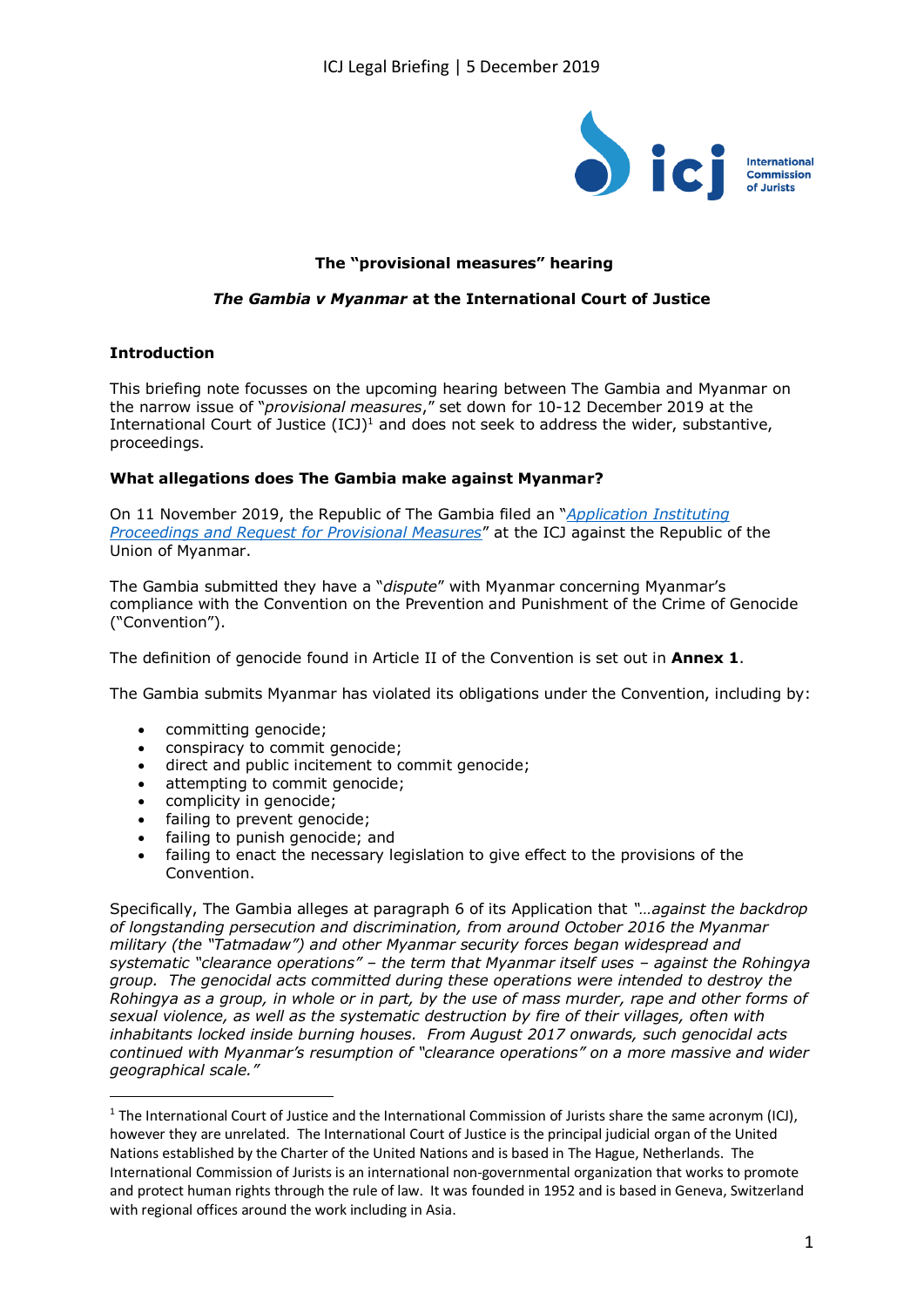The Gambia submits that these facts are extensively documented by independent investigative efforts conducted under the auspices of the United Nations and corroborated by international human rights organizations and other credible sources. In particular, The Gambia relies extensively on the reports of the [Independent International Fact-Finding](https://www.ohchr.org/en/hrbodies/hrc/myanmarffm/pages/index.aspx)  [Mission on Myanmar](https://www.ohchr.org/en/hrbodies/hrc/myanmarffm/pages/index.aspx) (FFM).

At paragraph 112 of its Application, and with reference to specific articles of the Convention, The Gambia requests the ICJ to "*adjudge and declare*" that Myanmar:

- has breached and continues to breach its obligations under the Convention;
- must cease forthwith any such ongoing internationally wrongful act and fully respect is obligations under the Convention;
- must ensure that persons committing genocide are punished by a competent tribunal, including before an international penal tribunal;
- must perform the obligations of reparation in the interest of the victims of the genocidal acts who are members of the Rohingya group, including but not limited to allowing the safe and dignified return of forcibly displaced Rohingya and respect for their full citizenship and human rights and protection against discrimination, persecution, and other related acts, consistent with the obligation to prevent genocide; and
- must offer assurance and guarantees of non-repetition of violations of the Convention.

This is what is known as the "*merits*" part of the case.

If the case proceeds, a significant amount of time may pass before final judgment of the merits.

#### **What provisional measures has The Gambia requested?**

In the Gambia's Application, it also requested the Court to indicate provisional measures "*in*  light of the nature of the rights at issue, as well as the ongoing, severe and irreparable harm *being suffered by members of the Rohingya group*."

At paragraph 132 of The Gambia's filing, it requested the Court to indicate five provisional measures - see **Annex 2** for the full text.

It also reserved the right to request additional provisional measures during the proceedings, and as the Court has the power to indicate different provisional measures to those requested, any provisional measures finally indicated by the Court in the form of an order may differ from those listed in the Application.

Of significance is that The Gambia requested the Court to indicate a provisional measure whereby the parties shall each provide a report to the Court on all measures taken to give effect to the order for provisional measures, no later than four months from its issuance.

Finally, The Gambia requested the Court to address the issue of provisional measures as a "*matter of extreme urgency*."

### **When will the hearing on provisional measures take place?**

On 18 November, the ICJ [announced](https://www.icj-cij.org/files/case-related/178/178-20191118-PRE-01-00-EN.pdf) it would hold public hearings between 10 and 12 December 2019, which will be "*devoted to the request for the indication of provisional measures*".

According to the website of the ICJ, the hearing will proceed as follows:

- x Tuesday 10 December 2019: 10 a.m.-1 p.m.: Republic of The Gambia
- Wednesday 11 December 2019: 10 a.m.-1 p.m.: Republic of the Union of Myanmar
- Thursday 12 December 2019: 10 a.m.-11.30 a.m.: Republic of The Gambia
- Thursday 12 December 2019: 3 p.m.-4.30 p.m.: Republic of the Union of Myanmar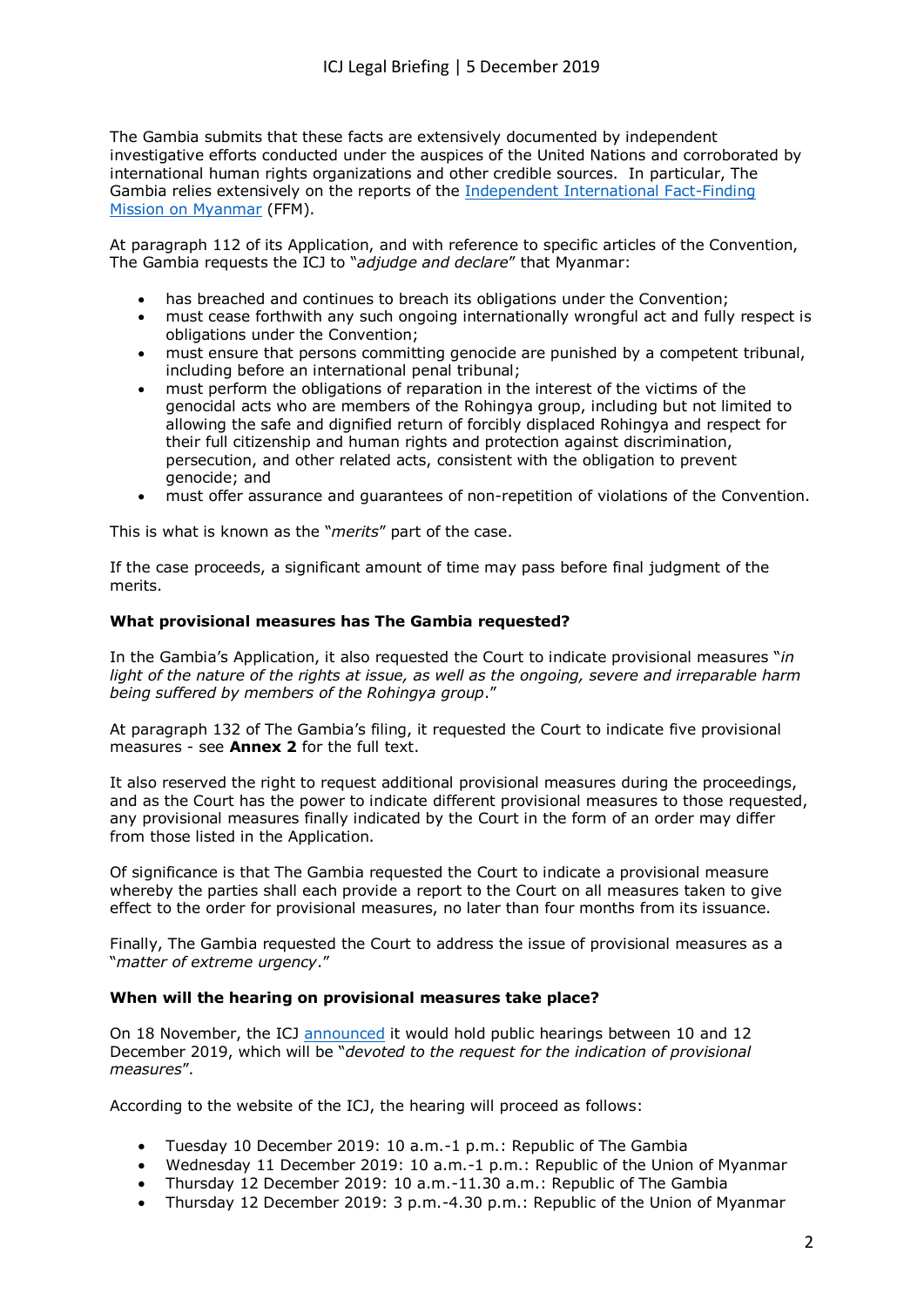This hearing will only focus on the issue of provisional measures, not the merits of the case as a whole.

Indeed, the ICJ has [issued a practice direction](https://www.icj-cij.org/en/practice-directions) on the appropriate boundaries of oral pleadings at a provisional measures hearing, noting that they should not stray into the merits of the case beyond what is strictly necessary:

# *Practice Direction XI*

*In the oral pleadings on requests for the indication of provisional measures parties should limit themselves to what is relevant to the criteria for the indication of provisional measures as stipulated in the Statute, Rules and jurisprudence of the Court. They should not enter into the merits of the case beyond what is strictly necessary for that purpose.*

### **What are provisional measures?**

Provisional measures are certain orders the Court can make aimed at preserving the rights of the Parties to a case pending the final decision of the court in order to avoid irreparable damage to the rights which are the subject of the dispute.

Article 41 of the [Statute of the ICJ](https://www.icj-cij.org/en/statute) confers power on the ICJ to indicate provisional measures in certain circumstances:

# *Article 41*

*1. The Court shall have the power to indicate, if it considers that circumstances so require, any provisional measures which ought to be taken to preserve the respective rights of either party.*

*2. Pending the final decision, notice of the measures suggested shall forthwith be given to the parties and to the Security Council.*

### **What is the process for requesting provisional measures?**

The [Rules of the ICJ](https://www.icj-cij.org/en/rules) clarify the relevant procedure, including:

- Any party may make a written request for the indication of provisional measures at any time during the course of proceedings (Article 73(1));
- A request for the indication of provisional measures shall have priority over all other cases (Article 74(1));
- The Court may at any time, on its own initiative, decide to examine whether the circumstances of the case require the indication of provisional measures (Article 75(1));
- When a request for provisional measures has been made, the Court may indicate measures that are different to those that were requested (Article 75(2));
- If a request for provisional measures is rejected, the party which made the request may make a fresh request based on "new facts" (Article 75(3));
- The Court may revoke or change any decision concerning provisional measures at any time before the final judgment if a change in circumstances warrants it (Article  $76(1)$ );
- x Any measures indicated by the Court shall be communicated to the Secretary General of the United Nations for transmission to the UN Security Council (Article 77); and
- The Court may request information from the parties on any matter concerning the implementation of the provisional measures (Article 78).

The Court's decision granting or rejecting a request for provisional measures is taken in the form of an order which is read in open court.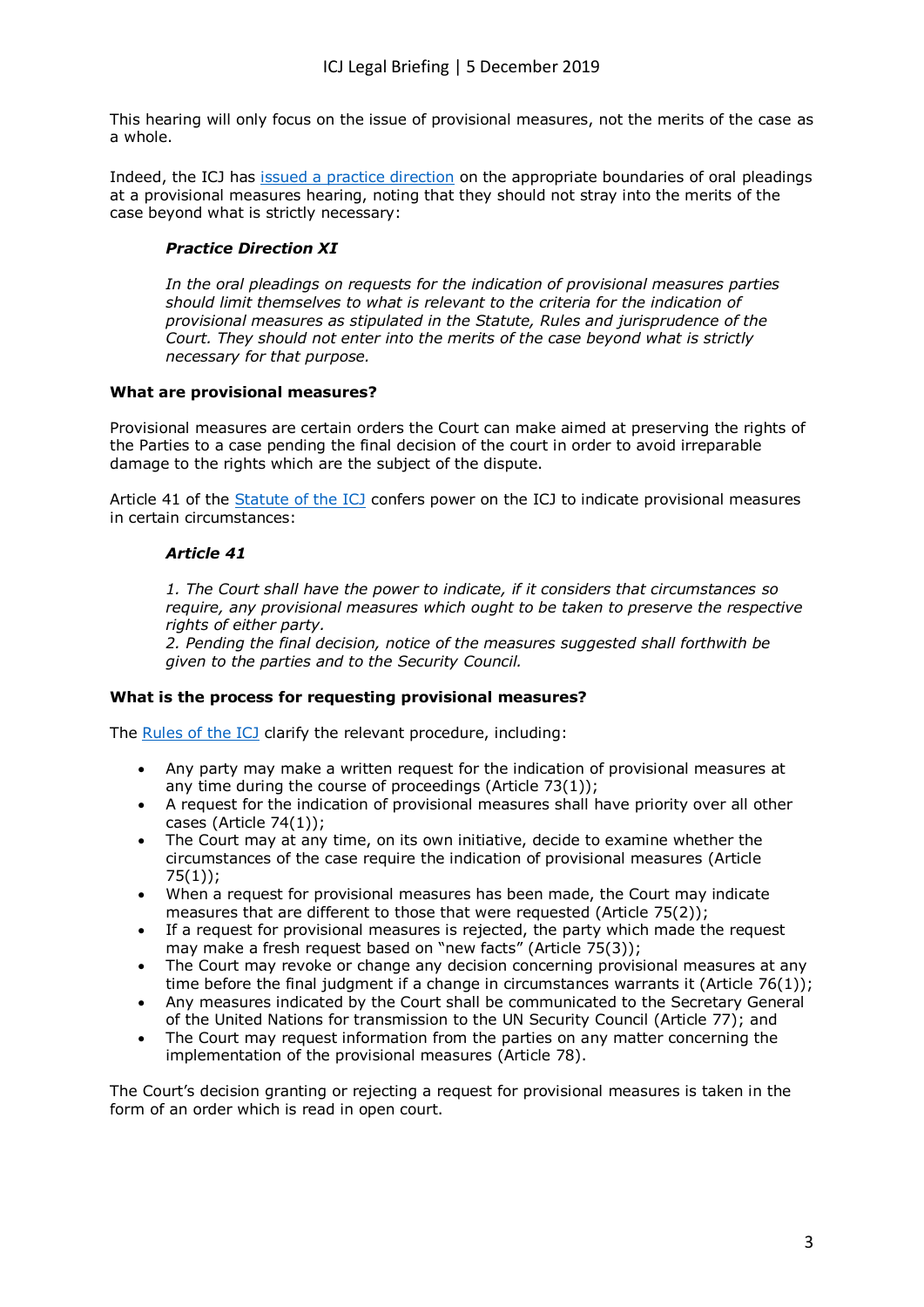# **What factors are taken into account on a request for provisional measures?**

Over time, the ICJ has established, including in the 19 May 2017 Order for provisional measures in the case of [Jadhav,](https://www.icj-cij.org/en/case/168/orders) that it will take into account four requirements when deciding whether to indicate provisional measures:

### *(i) prima facie jurisdiction*

The Court may indicate provisional measures only if the provisions relied on by the applicant appear, *prima facie*, to provide a basis on which the Court's jurisdiction could be founded – but the Court need not satisfy itself in a definitive manner that it has jurisdiction as regards to the merits of the case.

In its filing, The Gambia submitted that the Court has jurisdiction based on the UN Charter and Article IX of the Convention which states that disputes between Contracting Parties relating to the Convention shall be submitted to the ICJ.

The Court will want to be satisfied, *prima facie*, that the Convention confers jurisdiction on the Court, including whether a "*dispute*" exists between the parties.

*(ii) plausibility*

The object of the Court's power to indicate provisional measures is the preservation of the respective rights claimed by the parties in a case pending final judgment on the merits.

The Court must therefore preserve the rights which may subsequently be adjudged by it to belong to either party – but only if it is satisfied that the rights asserted by the party requesting such measures are at least plausible.

In the present case, The Gambia submitted it seeks to protect the rights of all members of the Rohingya group who are in the territory of Myanmar, as members of a protected group under the Convention, noting that at this state of the proceedings "*the Court does not need to establish definitively the existence of such rights; it is sufficient…that such rights are plausible, i.e., "grounded in a possible interpretation of the Convention*."

It also argues that, in addition to the rights of the Rohingya, The Gambia also seeks to protect the *erga omnes partes* rights (rights owned by all) it has under the Convention, which it submits mirror the *erga omnes* obligations Myanmar owes under the Convention (obligations owed to all) with which it is entitled to seek compliance.

*(iii) real and imminent risk of irreparable prejudice*

The Court has the power to indicate provisional measures when irreparable prejudice could be caused to rights which are the subject of judicial proceedings.

But the Court will only indicate provisional measures if there is urgency, in the sense that there is real and imminent risk that irreparable prejudice will be caused to the rights in dispute before the Court gives its final decision.

The Gambia argues there is no doubt these requirements are satisfied in this case.

It submits, among other things, that "*all members of the Rohingya group in Myanmar are presently in grave danger of further genocidal acts because of Myanmar's deliberate and intentional efforts to destroy them as a group, and the remaining Rohingya communities and individuals in Myanmar continue to face daily threats of death, torture, rape, starvation and other deliberate actions aimed at their collective destruction, in whole or in part*."

*(iv) the link between the rights claimed on the merits and the provisional measures requested*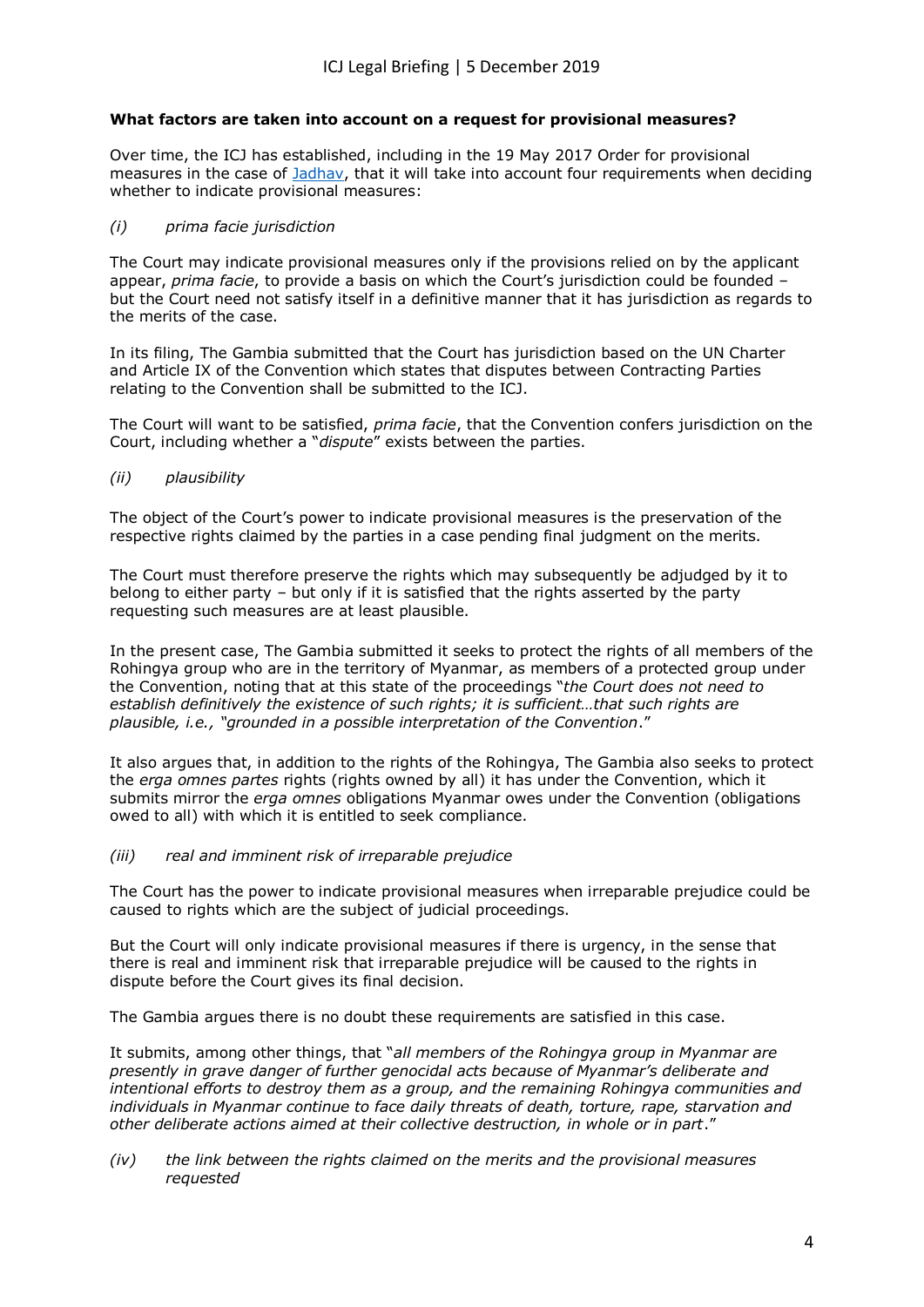A link must exist between the rights whose protection is sought, and the provisional measures being requested.

## **If the Court indicates provisional measures, are they binding on the parties?**

[Article 94 of the UN Charter](https://www.un.org/en/sections/un-charter/chapter-xiv/index.html) provides that judgments of the ICJ are binding on the parties to the dispute and that, if they are not implemented, then recourse is to be had to the Security Council, which may make recommendations or decide upon measures to be taken to give effect to the judgment:

# *Article 94*

- *1. Each Member of the United Nations undertakes to comply with the decision of the International Court of Justice in any case to which it is a party.*
- *2. If any party to a case fails to perform the obligations incumbent upon it under a judgment rendered by the Court, the other party may have recourse to the Security Council, which may, if it deems necessary, make recommendations or decide upon measures to be taken to give effect to the judgment.*

It was once controversial whether an indication of provisional measures had the same binding effect upon the parties.

However, that issue was resolved in 2001 in the *[LaGrand](https://www.icj-cij.org/files/case-related/104/104-20010627-JUD-01-00-EN.pdf)* case when the Court found that the object and purpose of the ICJ Statute, as well at the terms of Article 41 when read in their context, entail that indications of provisional measures are legally binding on the parties to the case (paragraphs 102-103).

Even though any provisional measures indicated by the Court must be transmitted to the Security Council (Article 77 of the [Rules of the ICJ\)](https://www.icj-cij.org/en/rules), this does not imply automatic action will be taken by the Security Council.

The Security Council will act according to its own [rules of procedure,](https://www.un.org/securitycouncil/content/repertoire/procedural-issues) namely, that it will take action if international peace or security is threatened or if a State brings a dispute to the attention of the Security Council.

If a resolution is tabled before the Security Council making recommendations or setting out measures to be taken to give effect to an ICJ ruling, it must be passed in the usual way, including without incurring a veto from one of the permanent five members of the Security Council (United States, United Kingdom, China, France, Russia).

### **What is Daw Aung San Suu Kyi's role in the proceedings?**

A state that is a party to a case before the ICJ nominates an agent who serves as the head of the diplomatic mission with power to legally commit a sovereign state.

They receive communications from the ICJ's Registrar concerning the case and forwards all correspondence and pleadings, duly signed or certified, to them.

In public hearings before the ICJ, the agent opens the argument on behalf of the government and lodges the submissions.

In general, when any formal act is to be done by the government represented, it is done by the agent.

They are always assisted by counsel or advocates appointed by the government to act on their behalf.

On 24 November 2019, the State Counsellor Office issued a [statement](https://www.statecounsellor.gov.mm/en/node/2624) concerning the fact "*A high-level briefing on recent developments on international arena with regard to Myanmar was held at the President Office."*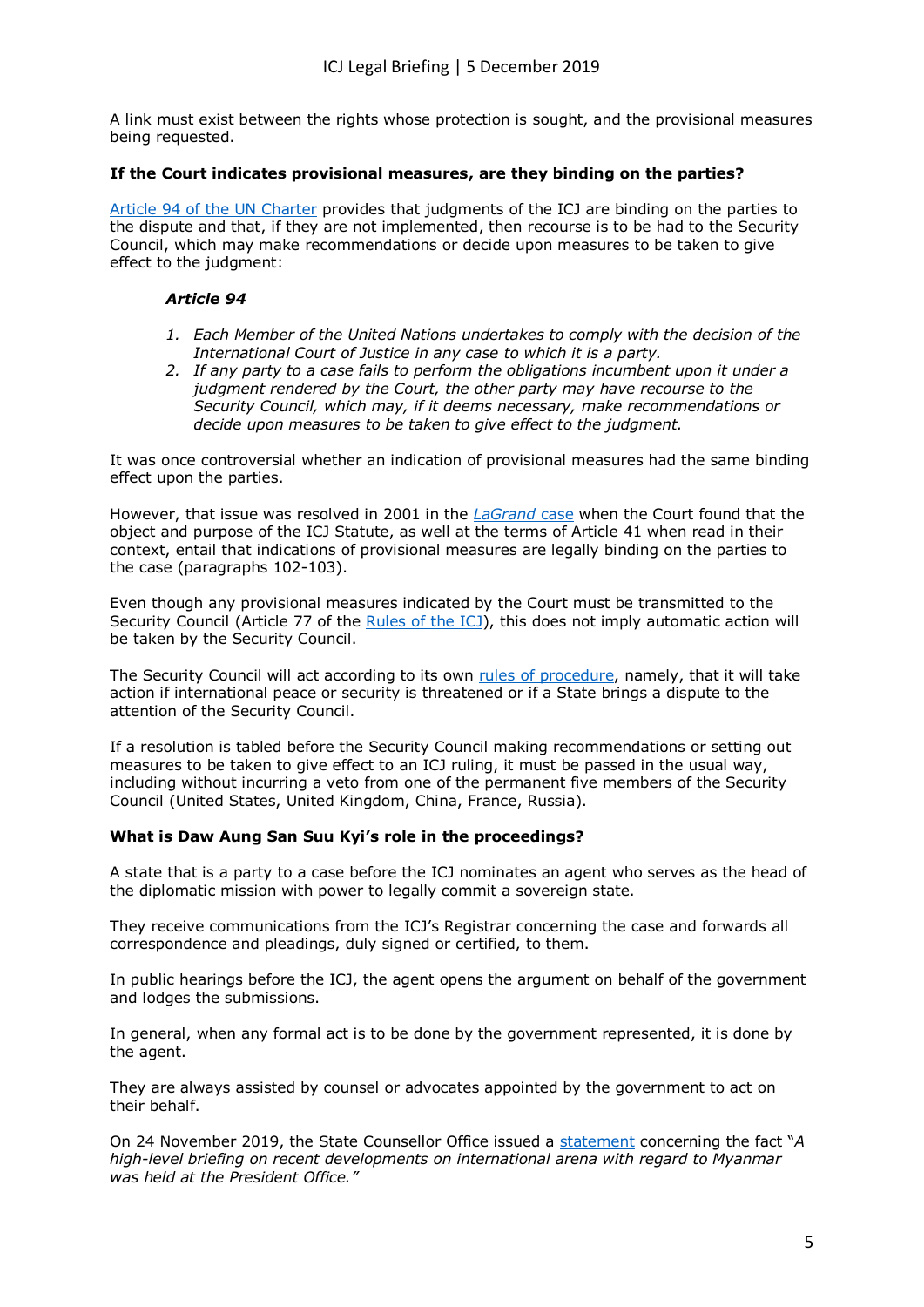That statement notes that the "*case concerns the high national interest of the entire country. Accordingly, State Counsellor Daw Aung San Suu Kyi, in her capacity as Union Minister, Ministry of Foreign Affairs, will act as the Agent*."

The Agent for The Gambia is The Honorable Abubacarr Marie Tambadou, Attorney General and Minister of Justice.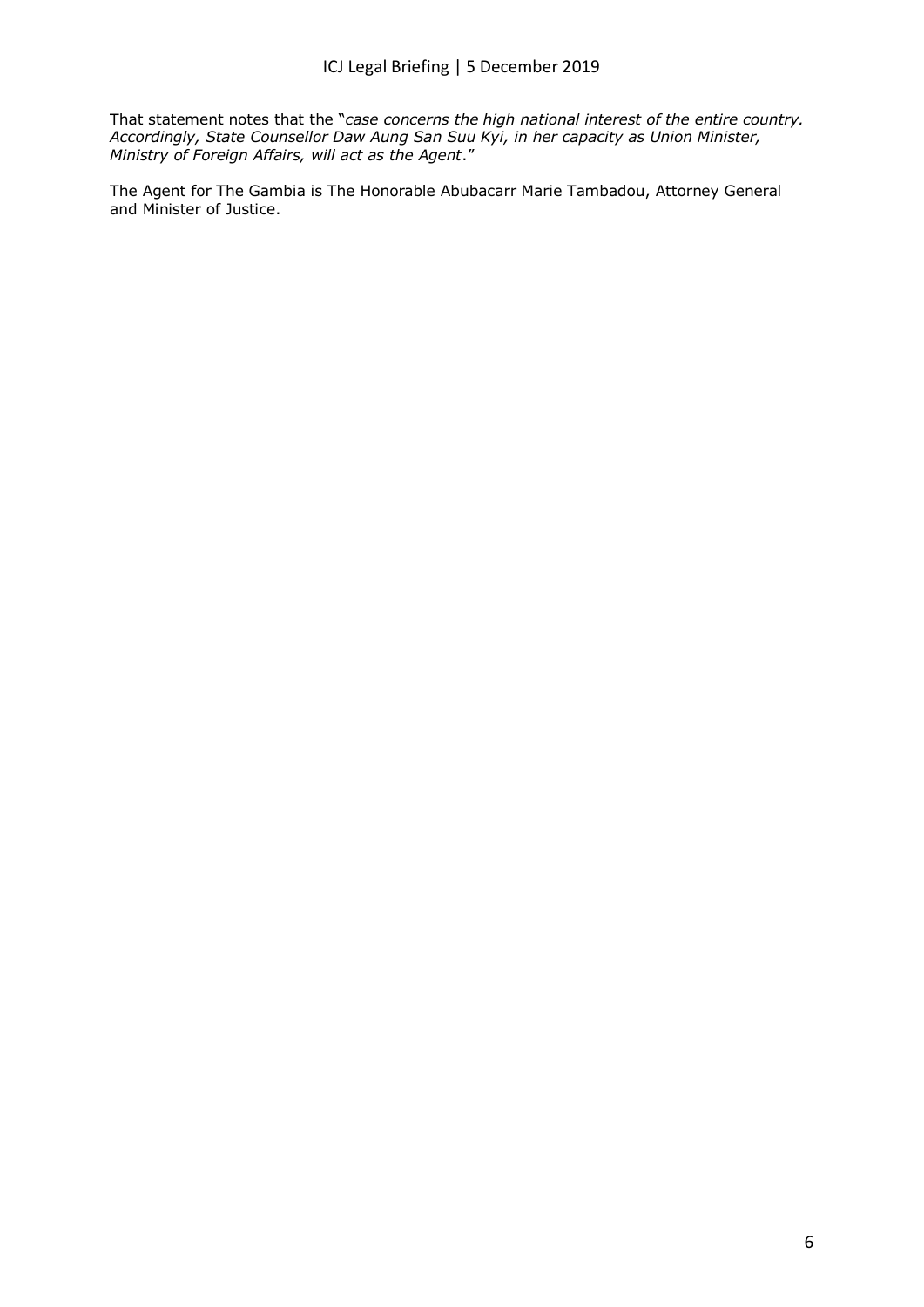# **Annex 1**

# **Definition of genocide in the Genocide Convention**

# **Article II**

In the present Convention, genocide means any of the following acts committed with intent to destroy, in whole or in part, a national, ethnical, racial or religious group, as such:

- (a) Killing members of the group;
- (b) Causing serious bodily or mental harm to members of the group;
- $\overrightarrow{c}$  Deliberately inflicting on the group conditions of life calculated to bring about its physical destruction in whole or in part;
- (d) Imposing measures intended to prevent births within the group;
- (e) Forcibly transferring children of the group to another group.

#### **\*\*\***

For more detailed information on the crime of genocide see this [Question & Answer](https://www.icj.org/icj-releases-legal-q-a-on-crime-of-genocide/) published by the International Commission of Jurists in August 2018.